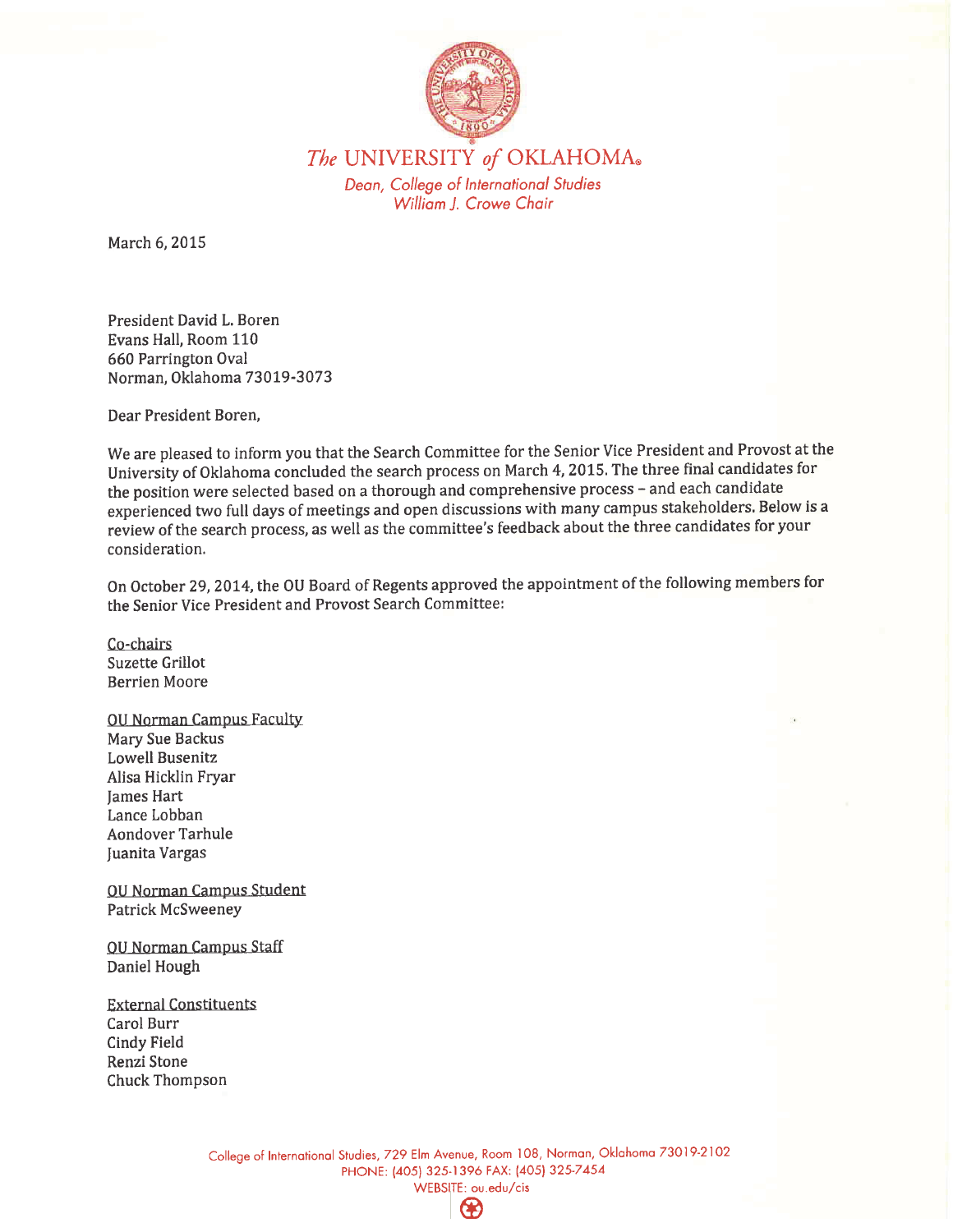The Committee discussed and finalized the Senior Vice President and Provost job description through electronic means during the month of November 2014. The final job description is attached.

The position advertisement was placed in *The Chronicle of Higher Education, Inside Higher Ed* and *Higher Ed Jobs.* The ads appeared in these publications through December 2014 and January 2015.

On January 22, 2015, the Search Committee met at the National Weather Center to review the 19 applications that were submitted for the position. No additional applications were submitted for the position after that date. During the deliberations, the committee agreed unanimously to invite the following candidates for an on-campus interview:

- 1. Dr. Kyle Harper, Interim Provost, University of Oklahoma
- 2. Dr. John Wiencek, Interim Provost, Virginia Commonwealth University  $\mathcal{L}(\mathcal{A})$ 3. Dr. Paul Winistorfer, Dean, College of Natural Resources and Environment, Virginia Polytechnic Institute and State University (Virginia Tech)

The candidates' CVs are attached for your convenience.

During their on-campus interviews, each candidate met with the following individuals and groups:

President David L. Boren Executive Vice President Nick Hathaway Vice President for Research Kelvin Droegemeir Vice President and General Counsel Anil Gollahalli Equal Opportunity Officer Bobby Mason Development Officers J.P. Audas or Paul Massad Vice President and Chief Information Officer Loretta Early Deans' Council Faculty Senate Executive Officers Staff Senate Executive Officers Provost's Staff Provost's Advisory Committee on Women's Issues (PACWI) Student Government Association Officers Senior Vice President and Provost Search Committee

Each candidate also participated in an open forum session for faculty, staff and students at the Fred Jones, Jr. Museum of Art, and each enjoyed a comprehensive tour of campus.

The search committee evaluated each candidate based on the established criteria outlined in the position description. The evaluation form is attached. The Search Committee chairs also informed the OU community that their comments and feedback were welcome, and they received approximately 10 written comments by email.

After the completion of the final candidate's interview on March 4, 2015, the Senior Vice President and Provost Search Committee met at Hester Hall to discuss the strengths and weaknesses of each candidate, in light of the members' evaluations as well as feedback received from other members of the OU community. The Committee believes that all three candidates should remain in consideration for the position and are qualified to serve as the Senior Vice President and Provost at the University of Oklahoma. The Committee's feedback for each candidate is below for your consideration.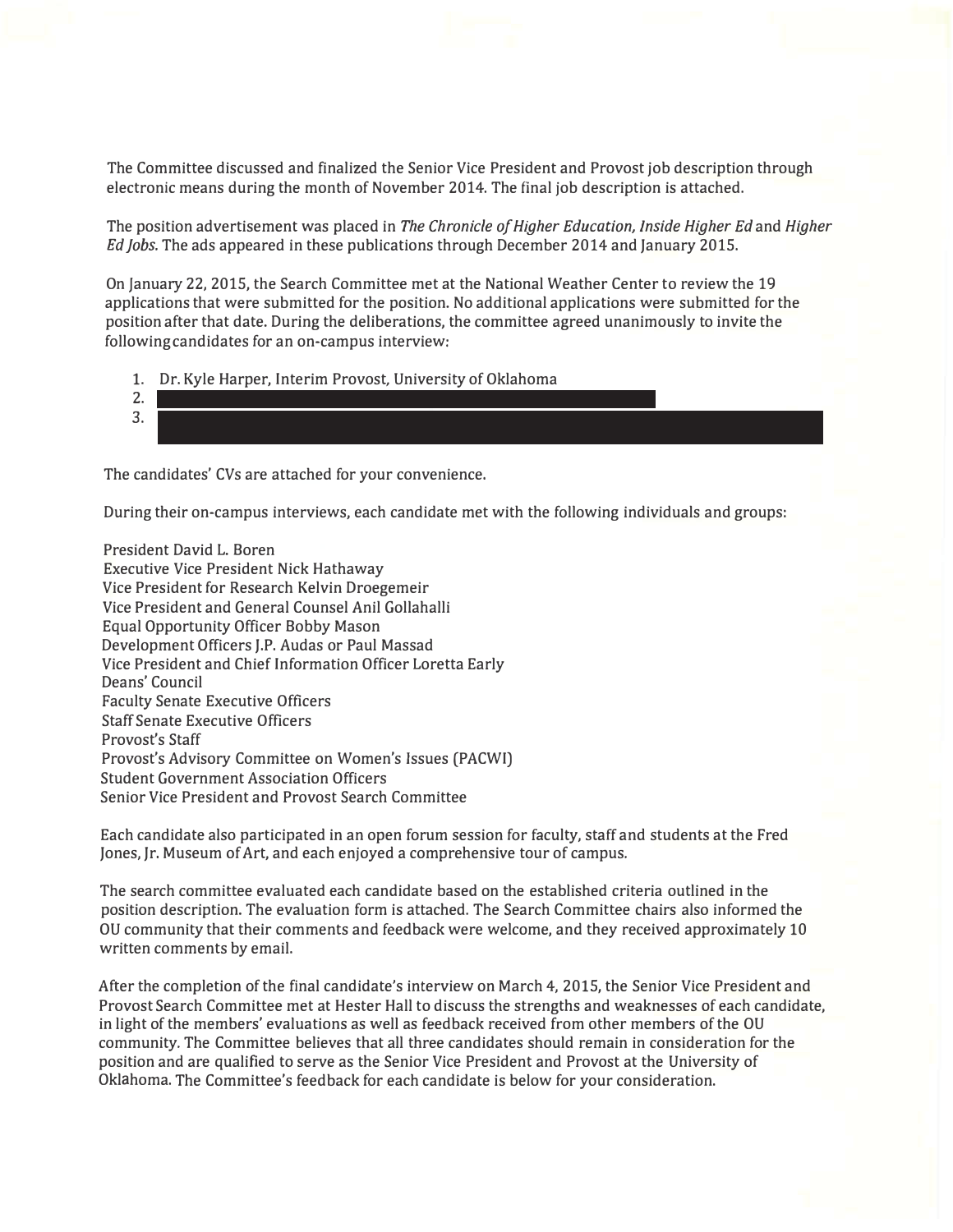# 1. Dr. Kyle Harper, Interim Provost, University of Oklahoma

### **Strengths:**

Dr. Harper is a very accomplished scholar and educator. He is highly intelligent and gifted in many areas. He has significant experience with the University of Oklahoma, having been a student and then a faculty member at OU. He clearly loves OU and knows its students very well, which shows in his commitment to and support for the student body. His background in the humanities provides important and valuable insight regarding the overall liberal arts education that an excellent institution of higher education should offer. He has in-depth understanding about the characteristic and potential of the research enterprise at OU and its importance for the university on the national stage. Dr. Harper is enthusiastic, energetic, innovative and ambitious - and he has an established record of working well with the President and others on campus. He is also confident and willing to learn.

### **Weaknesses:**

Dr. Harper is early in his academic career. He is relatively inexperienced in higher education administration, having not served as an academic department chair or a dean. Therefore, he will likely experience a significant learning curve at the level of provost, as he may not well understand some of the more subtle demands and requirements of the position. Dr. Harper's lack of experience results in a potential lack of credibility, especially among faculty, which will require that he quickly earn respect in the position. Dr. Harper is occasionally perceived as being evasive and not always direct when answering specific questions of academic importance or when asked to outline solutions to specific problems. Dr. Harper is seen by some to make decisions without full information and without consultation with relevant stakeholders. This is likely an issue of experience. There also remain concerns by a few about Dr. Harper's commitment to diversity and issues of equity.

### $2.$

# **Strengths:**

has many years of experience in higher education, having served as an academic department chair, dean, vice provost and interim provost. He is knowledgeable about the role a provost can and should play and is well aware of the dynamics of higher education. In particular, understands the technical aspects of the Senior Vice President and Provost position and is someone who can execute a strategic plan and get things done.

# **Weaknesses:**

company during his visit, there remain concerns about his Although everyone enjoyed lack of enthusiasm. He does not come across as particularly energetic or visionary. There simply is no exhibited some difficulty in answering questions and outlining solutions spark. Moreover. to problems - and he would clearly experience a learning curve as he comes up to speed about the University of Oklahoma. Finally, there was some concern that has not held an administrative position at any one institution for very long. There are some questions about how well he is executing his current position of